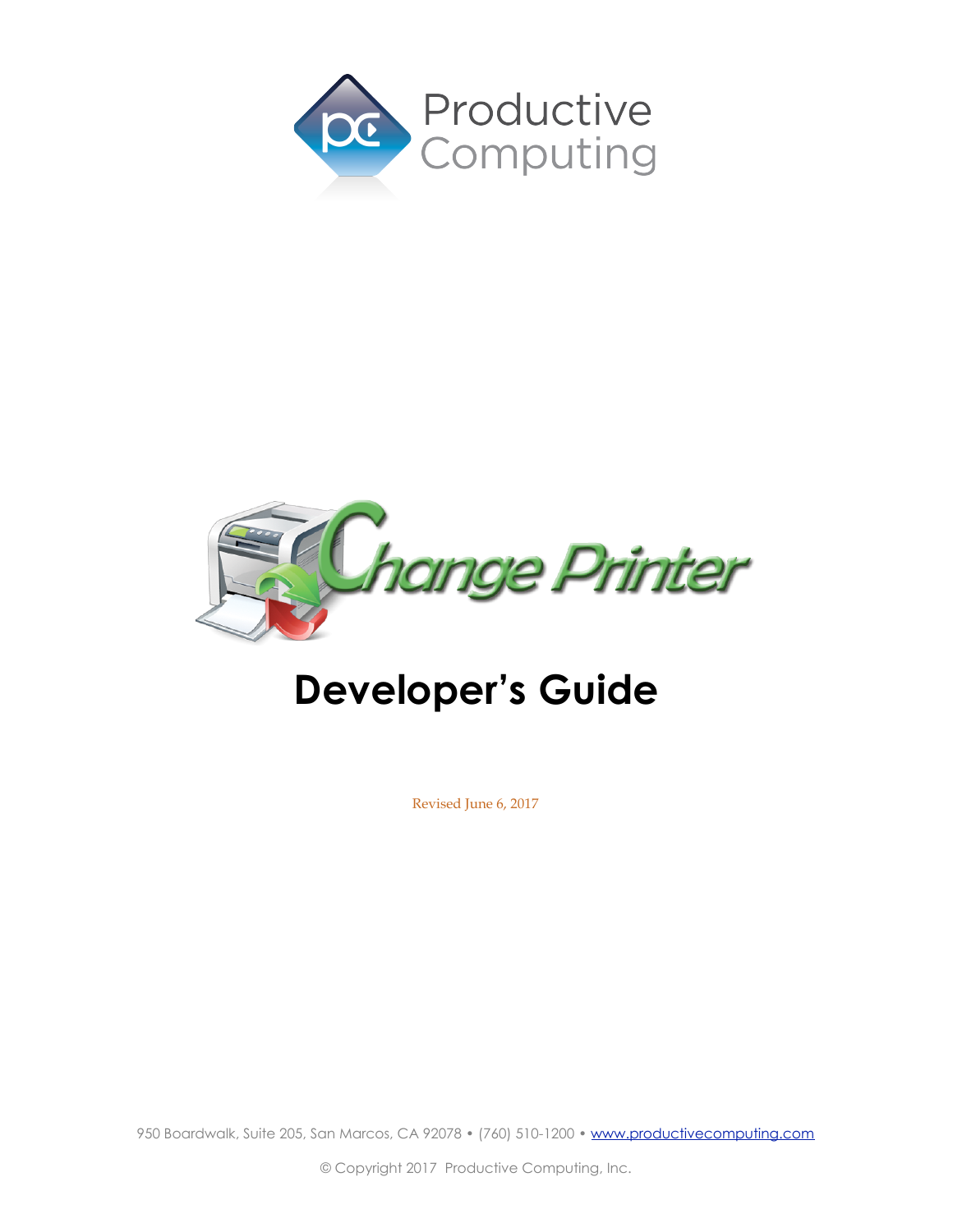# **Table of Contents**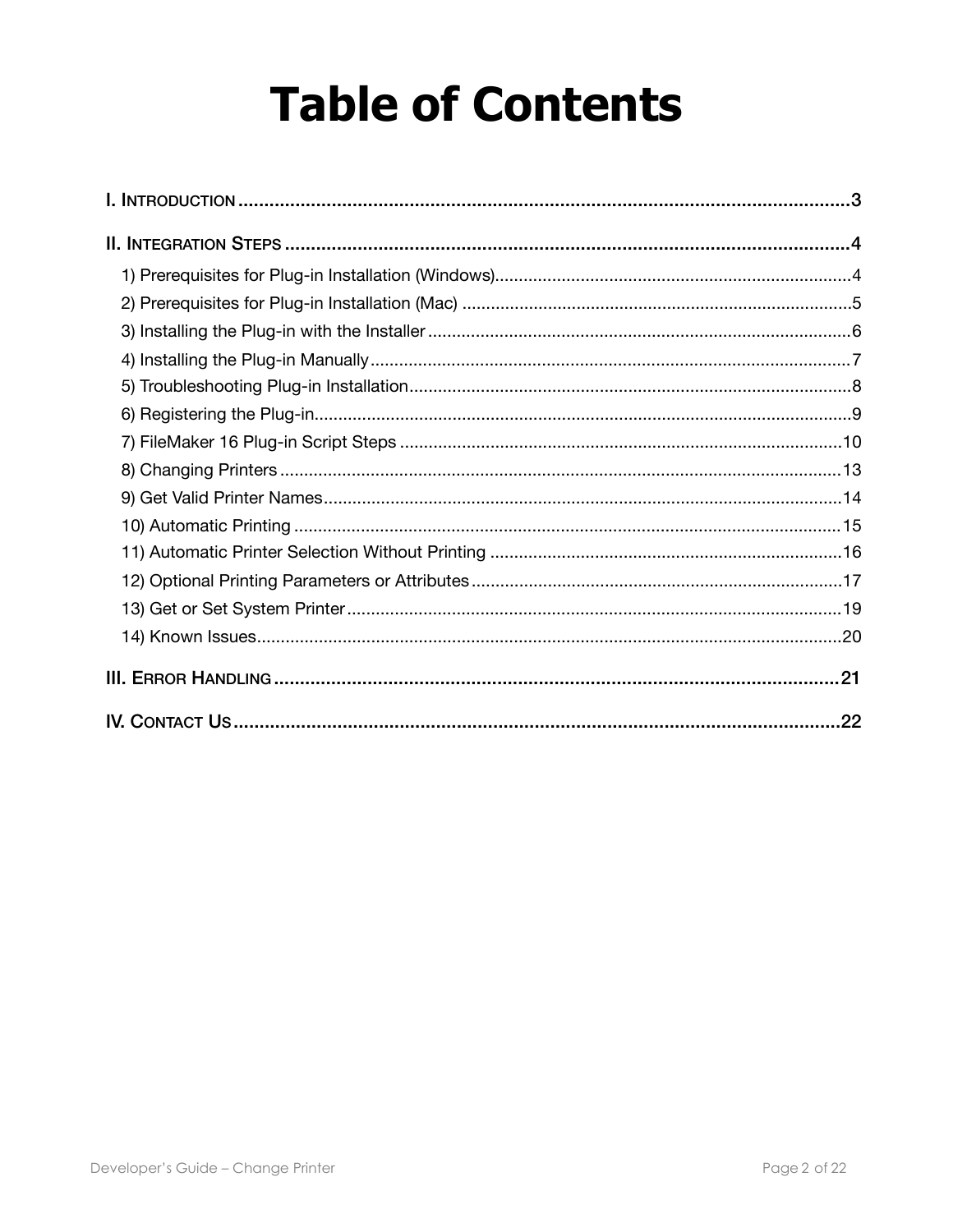#### <span id="page-2-0"></span>**I. Introduction**

#### **Description**

The Change Printer plug-in is a simple tool designed to aid in the task of printing records in a FileMaker® Pro database. The plug-in allows for the FileMaker user to design scripts that will dynamically change printing from one printer to another allowing you to set a series of printing attributes. The plug-in also has tools that can identify all printers currently available to a given user and ways to get and set the operating system default printer. These operations are accomplished using FileMaker function calls from within FileMaker calculations. These calculations are generally determined from within FileMaker "SetField" or "If" script steps.

#### **Product Version History:**

[http://www.productivecomputing.com/change-printer/version\\_history](http://www.productivecomputing.com/change-printer/version_history)

#### **Intended Audience**

FileMaker developers or persons who have knowledge of FileMaker scripting, calculations and relationships as proper use of the plug-in requires that FileMaker integration scripts be created in your FileMaker solution.

#### **Successful Integration Practices:**

1) Read the Developer's Guide

2) Read the Functions Guide

3) Reverse engineer our FileMaker demo file and review video tutorials

Demo and video tutorials:<http://www.productivecomputing.com/change-printer>

4) Familiarize yourself with printing in FileMaker Pro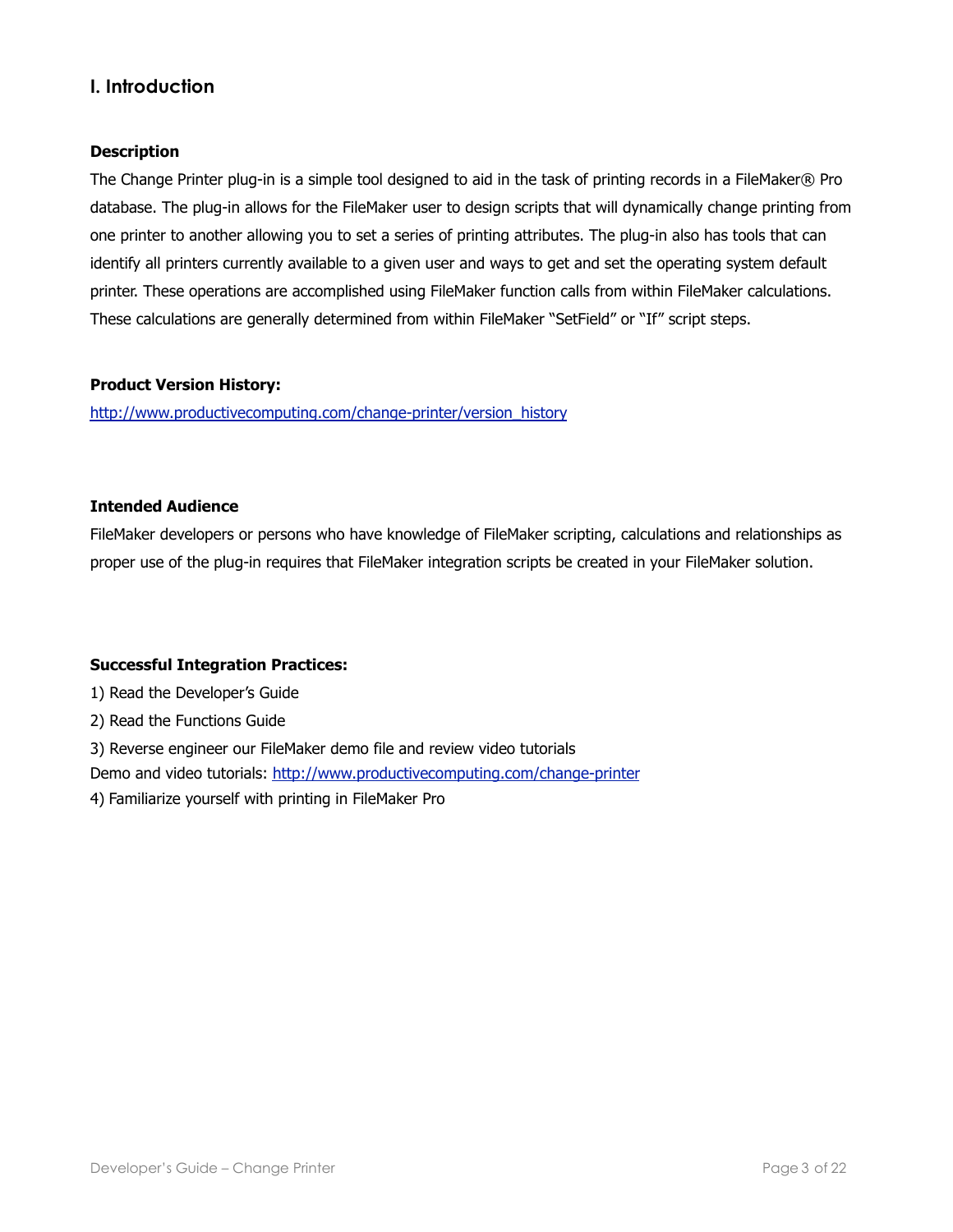#### <span id="page-3-0"></span>**II. Integration Steps**

Accessing and using the plug-in involve the following steps.

#### <span id="page-3-1"></span>**1) Prerequisites for Plug-in Installation (Windows)**

#### **32-bit vs 64-bit:**

New plug-in version 4.0.3.2 Change Printer for Windows is available in 32-bit or 64-bit mode. The plug-in bit version that you use depends upon your FileMaker Pro bit version.

Note: 32-bit applications and 32-bit plug-ins will work on a 64-bit operation system.

#### **Installing the Microsoft Visual C++ 2013 Redistributable Package on Windows 8:**

Included in the package is a download link for all users of Windows 8.

Name of link is: "Download Microsoft Visual C++ 2013 Redistributable Package (x86) (Windows 8 Install)"

This link will direct you to download the Microsoft Visual C++ Redistributable Package (x86). Windows 8 does not have a Visual C++ 2013 Redistributable Package installed by default. However, certain programs may have added it to your machine during their installation process.

If the plug-in fails to be recognized by FileMaker after installation (ie. does not show up in the Edit > Preferences > Plug-ins section), then please install the included redistributable package.

Machines running 64-bit versions of Windows 8 need to install the 64-bit ("x64") version of the redistributable package, which is also available from Microsoft.

Please note: For older versions, use the 2008 redistributable package.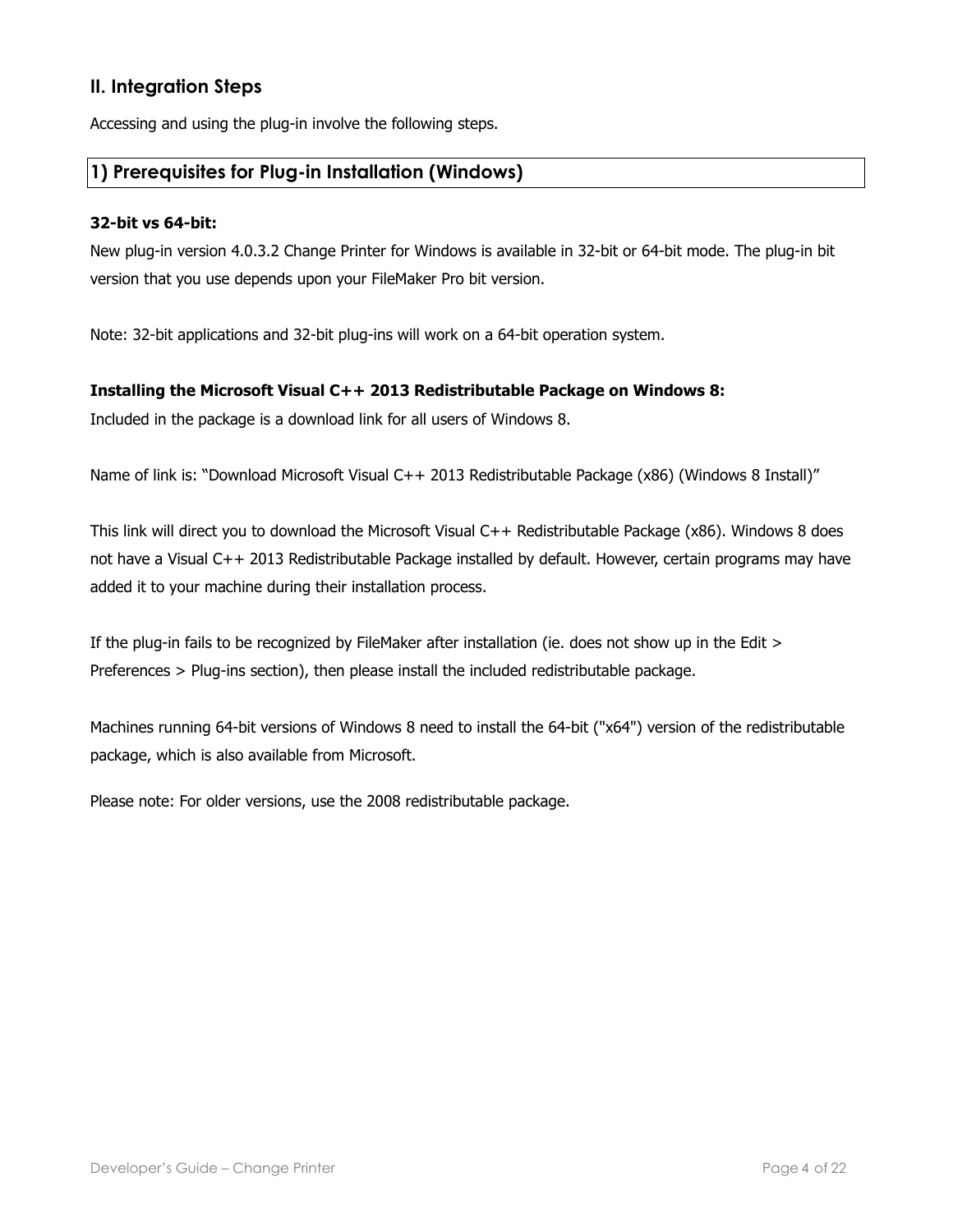#### <span id="page-4-0"></span>**2) Prerequisites for Plug-in Installation (Mac)**

#### **32-bit vs 64-bit:**

New plug-in version 4.0.6.2 Change Printer for Mac is compatible with 32-bit or 64-bit mode and will run in the mode you have selected to use for FileMaker Pro.

#### **Accessibility:**

On Mac, ensure that access for assistive devices is enabled as shown below. This can be found by navigating to "System Preferences," then "Accessibility."

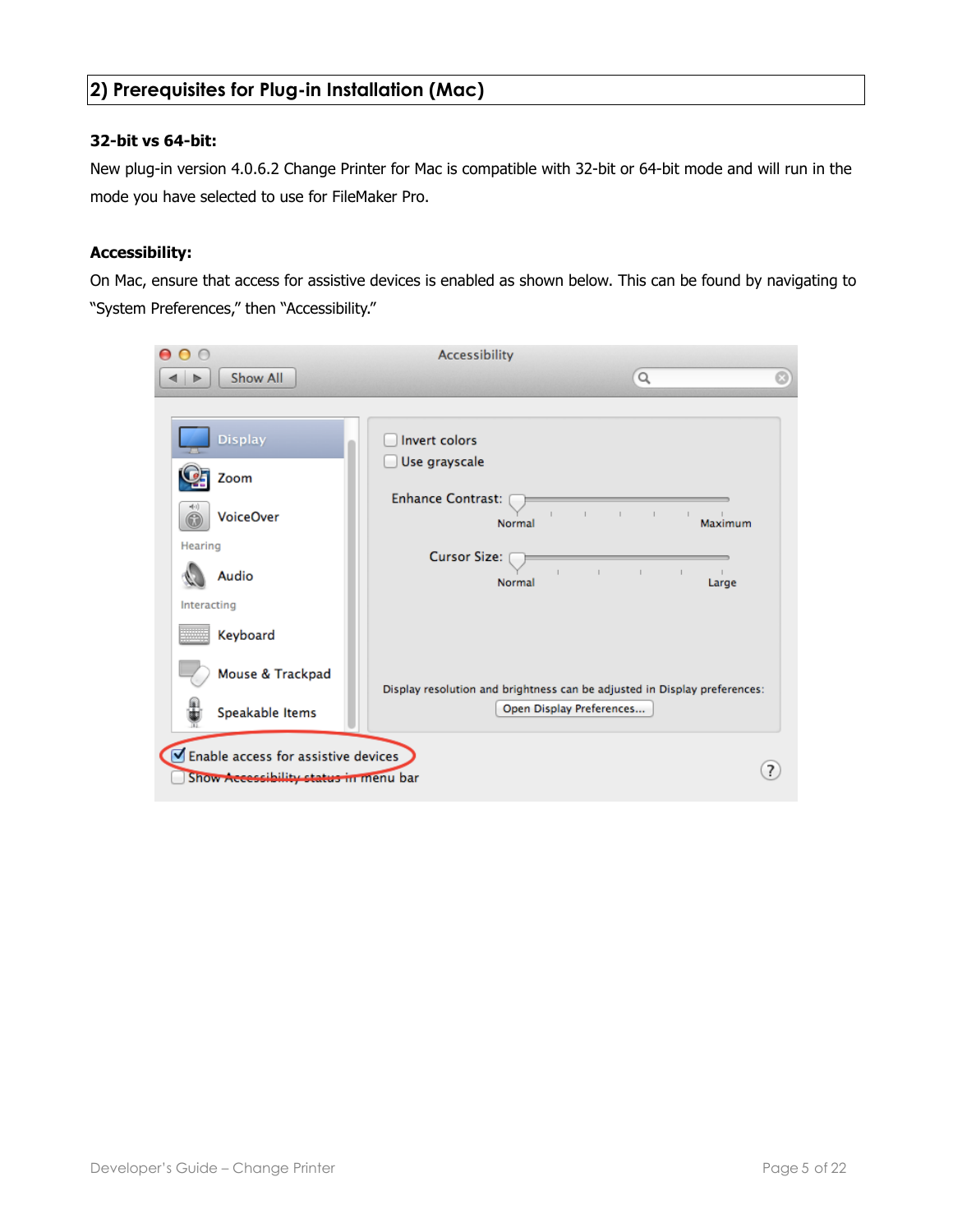#### <span id="page-5-0"></span>**3) Installing the Plug-in with the Installer**

We have introduced installers to make installation of our plug-ins even easier. These installers will not only install the FileMaker plug-in file, but will also install any third party software needed for the plug-in to function, the demo file, and additional resources you may need. We recommend using the installers to ensure that all components necessary for the plug-in to function are properly installed.

#### **Windows Installer:**

- 1) Run the "setup.exe" file that you downloaded from our website.
- 2) If prompted, install the Visual C++ 2013 Runtime Libraries.
- 3) If you are currently running FileMaker, please close FileMaker so that the plug-in will be installed correctly.
- 4) Accept the License.
- 5) Select the location to install the plug-in\*
- 6) Confirm the installation.
- 7) If prompted by Windows security, allow the installer to run.
- 8) Your installation is complete!

\*In order for FileMaker to properly recognize the plug-in, we suggest you do not change this default location. FileMaker plug-ins need to be installed in Extensions folders recognized by the application. By default, the plug- in will be installed to the base FileMaker/Extensions folder and will be available across multiple versions of FileMaker. However, if you wish to install the plug-in at a version specific location like FileMaker Pro Advanced 14/Extensions, you may browse to the folder location to do so.

#### **OS X Installer:**

- 1) Run the "Install Change Printer.dmg" file that you downloaded from our website.
- 2) Run the "Install Change Printer" application that is in the installer.
- 3) If you are currently running FileMaker, please close FileMaker so that the plug-in will be installed correctly.
- 4) Continue through the Licensing Information, Destination Select, and Installation Type screens
- 5) Select "Install" if you wish to install the FileMaker plug-in, acrobat plug-in, demo file, and sample pdfs.
- 6) If prompted, enter your machine credentials to approve the installation.
- 7) Your installation is complete!

Note: Both installers come with an application (.exe or .dmg) to install the plug-in and an Extras folder. In the Extras folder, you will find additional resources such as License, README, Sample Pdfs, FileMaker Demo file, and plug-ins.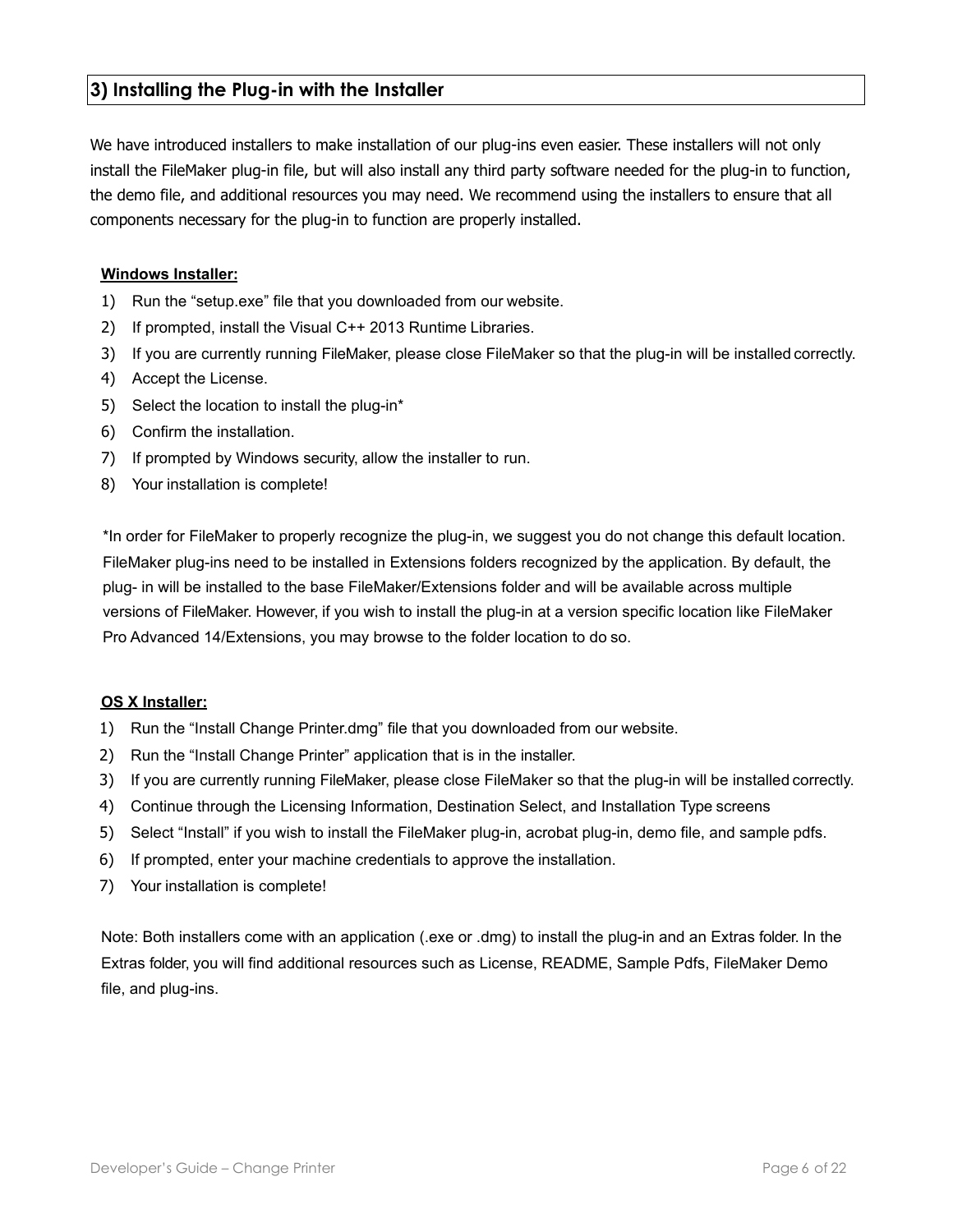#### <span id="page-6-0"></span>**4) Installing the Plug-in Manually**

The first step is to install the plug-in into FileMaker Pro.

#### **FileMaker 12 or later:**

- 1) Open the FileMaker demo file available in the plug-in bundle [\(www.productivecomputing.com](http://www.productivecomputing.com)).
- 2) Select the "Install" button.

**NOTE:** If you experience FileMaker error 1550 during installation, please ensure you install the

Visual C++ 2013 Redistributable Package. See Known Issues for further information.

For FileMaker 11 or earlier, follow the steps below to manually install the plug-in into the FileMaker Extensions folder.

- 1) Quit FileMaker Pro completely.
- 2) Locate the plug-in in your download which will be located in a folder called "Plug-in". On Windows the plug-in will have a ".fmx" extension. On Mac the plug-in will have a ".fmplugin" extension.
- 3) Copy the actual plug-in and paste it to the Extensions folder which is inside the FileMaker program folder.
	- On Windows this is normally located here: C:\Program Files\FileMaker\FileMaker X\Extensions
	- On Mac this is normally located here: Volume/Applications/FileMaker X/Extensions (Volume is the name of the mounted volume)
- 4) Start FileMaker Pro. Confirm that the plug-in has been successfully installed by navigating to "Preferences" in FileMaker, then select the "Plug-ins" tab. There you should see the plug-in listed with a corresponding check box. This indicates that you have successfully installed the plug-in.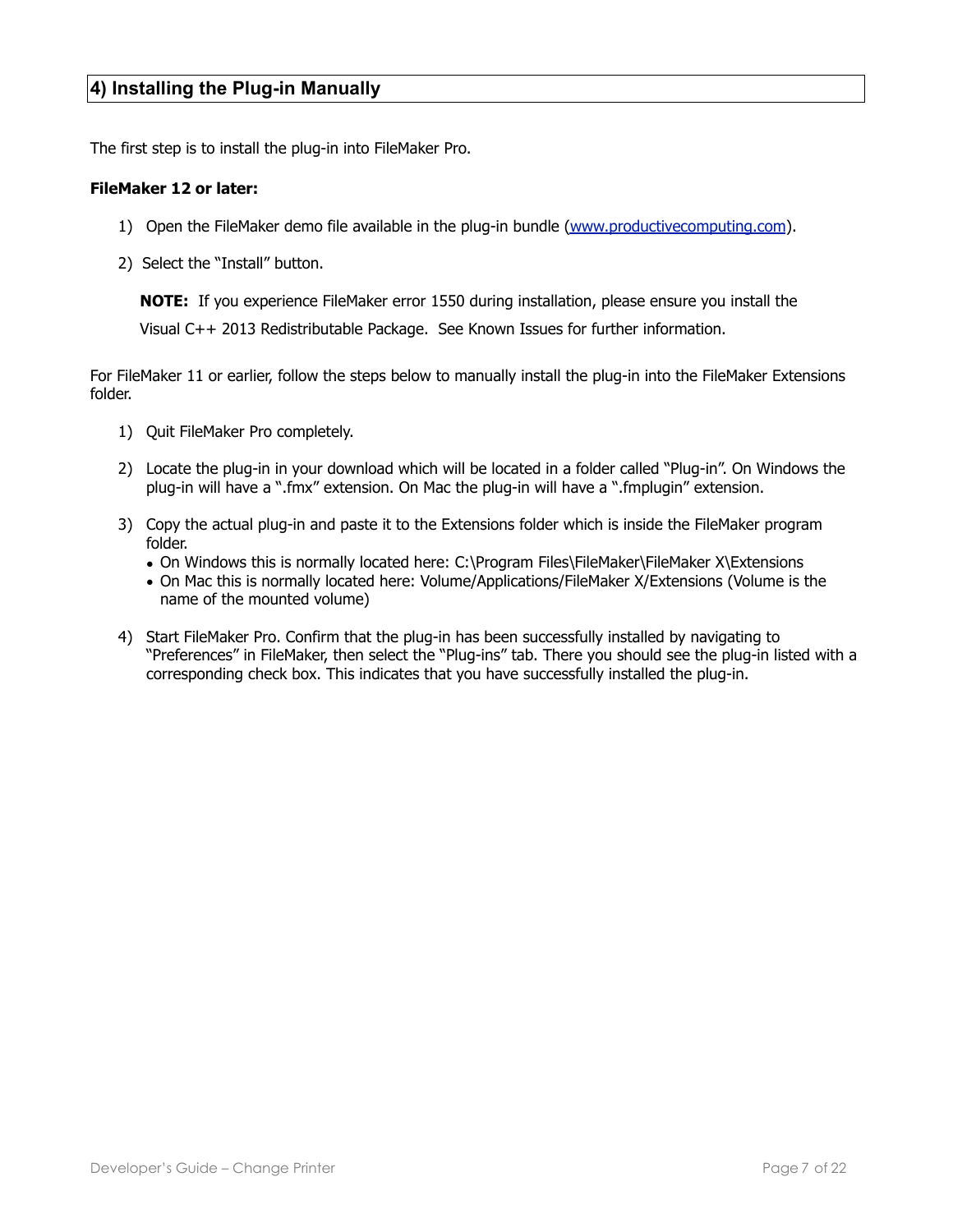#### <span id="page-7-0"></span>**5) Troubleshooting Plug-in Installation**

When installing the plug-in using the "Install Plug-in" script step, there are certain situations that may cause a 1550 or 1551 error to arise. If such a situation occurs, please refer to the troubleshooting steps involving the most common problems that may cause those errors.

- 1) Invalid Bitness of FileMaker
	- a. In some cases, FileMaker Pro may be attempting to install a plug-in with a different bitness than the FileMaker Pro application. This is most common with Windows plug-ins. The general rule is that the plug-in and FileMaker Pro must be the same bitness.
	- b. To resolve this, ensure that the container field holding the plug-in contains the correct bitness of the plug-in. You can verify the plug-in's bitness by checking the file extension: if the extension is .fmx, the plug-in is a 32-bit plug-in; if the extension is .fmx64, the plug-in is a 64 bit plug-in. You can verify the bitness of FileMaker Pro itself by viewing the "About FileMaker Pro" menu option in the Help menu, and clicking the "Info" button to see more information; bitness is found under "Architecture".
- 2) Missing Dependencies
	- a. Every plug-in has dependencies, which are system files present in the machine's operating system that the plug-in requires in order to function. If a plug-in is "installed" into an Extensions folder, but the plug-in does not load or is not visible in the Preferences > Plug-ins panel in FileMaker Pro's preferences, it's likely that there are files missing.
	- b. To ensure that the appropriate dependencies are installed, please verify that the Visual Studio 2013 C++ Redistributable Package is installed. This can be located by opening Control Panel and checking the Installed Programs list (usually found under "Add/Remove Programs"). Older plug-ins may require the Visual C++ 2008 redistributable package, instead of the 2013 version.
	- c. Some plug-ins also have a .NET Framework component that is also required. All such plug-ins of ours will require the .NET Framework 3.5, which can be downloaded from the following link:

<https://www.microsoft.com/en-us/download/details.aspx?id=21>

- 3) Duplicate Plug-in Files
	- a. When installing plug-ins, it is possible to have the plug-in located in different folders that are considered "valid" when FileMaker Pro attempts to load plug-ins for use. There is a possibility that having multiple versions of the same plug-in in place in these folders could cause FileMaker Pro to fail to load a newly-installed plug-in during the installation process.
	- b. To resolve this, navigate to the different folders listed in the earlier installation steps and ensure that the plug-in is not present there by deleting the plug-in file(s). Once complete, restart FileMaker and attempt the installation again. If you installed the plug-in using a plug-in installer file, if on Windows, run the installer again and choose the "Uninstall" option, or if on Mac, run the "uninstall.tool" file to uninstall the plug-in.

If the three troubleshooting steps above do not resolve the issue, please feel free to reach out to our support team for further assistance.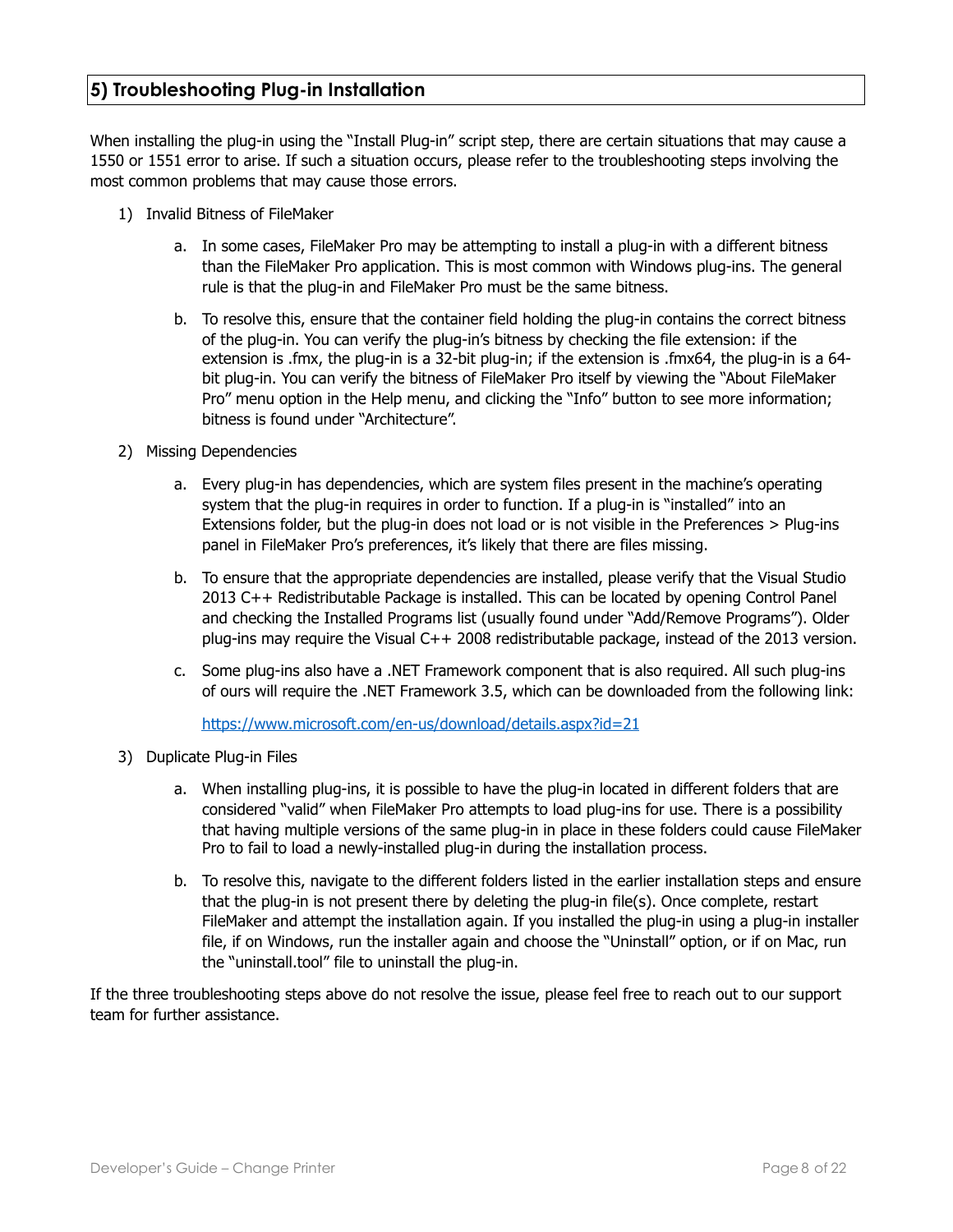#### <span id="page-8-0"></span>**6) Registering the Plug-in**

The next step is to register the plug-in which enables all plug-in functions.

- 1) Confirm that you have access to the internet and open our FileMaker demo file, which can be found in the "FileMaker Demo File" folder in your original download.
- 2) If you are registering the plug-in in Demo mode, then simply click the "Register" button and do not change any of the fields. Your plug-in should now be running in "DEMO" mode. The mode is always noted on the Setup tab of the FileMaker demo.
- 3) If you are registering a licensed copy, then simply enter your license number in the "LicenseID" field and select the "Register" button. Ensure you have removed the Demo License ID and enter your registration information exactly as it appears in your confirmation email. Your plug-in should now be running in "LIVE" mode. The mode is always noted on the Setup tab of the FileMaker demo.

Congratulations! You have now successfully installed and registered the plug-in!

#### **Why do I need to Register?**

In an effort to reduce software piracy, Productive Computing, Inc. has implemented a registration process for all plug-ins. The registration process sends information over the internet to a server managed by Productive Computing, Inc. The server uses this information to confirm that there is a valid license available and identifies the machine. If there is a license available, then the plug-receives an acknowledgment from the server and installs a certificate on the machine. This certificate never expires. If the certificate is ever moved, modified or deleted, then the client will be required to register again. On Windows this certificate is in the form of a ".pci" file. On Mac this certificate is in the form of a ".plist" file.

#### **How do I hard code the registration process?**

You can hard code the registration process inside a simple "Plug-in Checker" script. The "Plug-in Checker" script should be called at the beginning of any script using a plug-in function and uses the PCCP\_Register, PCCP\_GetOperatingMode and PCCP\_Version functions. This eliminates the need to manually register each machine and ensures that the plug-in is installed and properly registered. Below are the basic steps to create a "Plug-in Checker" script.

If  $\lceil$  PCCP\_Version( "short" ) = "" or PCCP\_Version( "short" ) = "?" ] Show Custom Dialog [ Title: "Warning"; Message: "Plug-in not installed."; Buttons: "OK" ] If [ PCCP\_GetOperatingMode ≠ "LIVE" ] Set Field [Main::gRegResult; PCCP\_Register( "licensing.productivecomputing.com" ; "80" ; "/PCIReg/pcireg.php" ; "your license ID" ) If  $\lceil$  Main::gRegResult  $\neq 0$  ] Show Custom Dialog [ Title: "Registration Error"; Message: "Plug-in Registration Failed"; Buttons: "OK" ]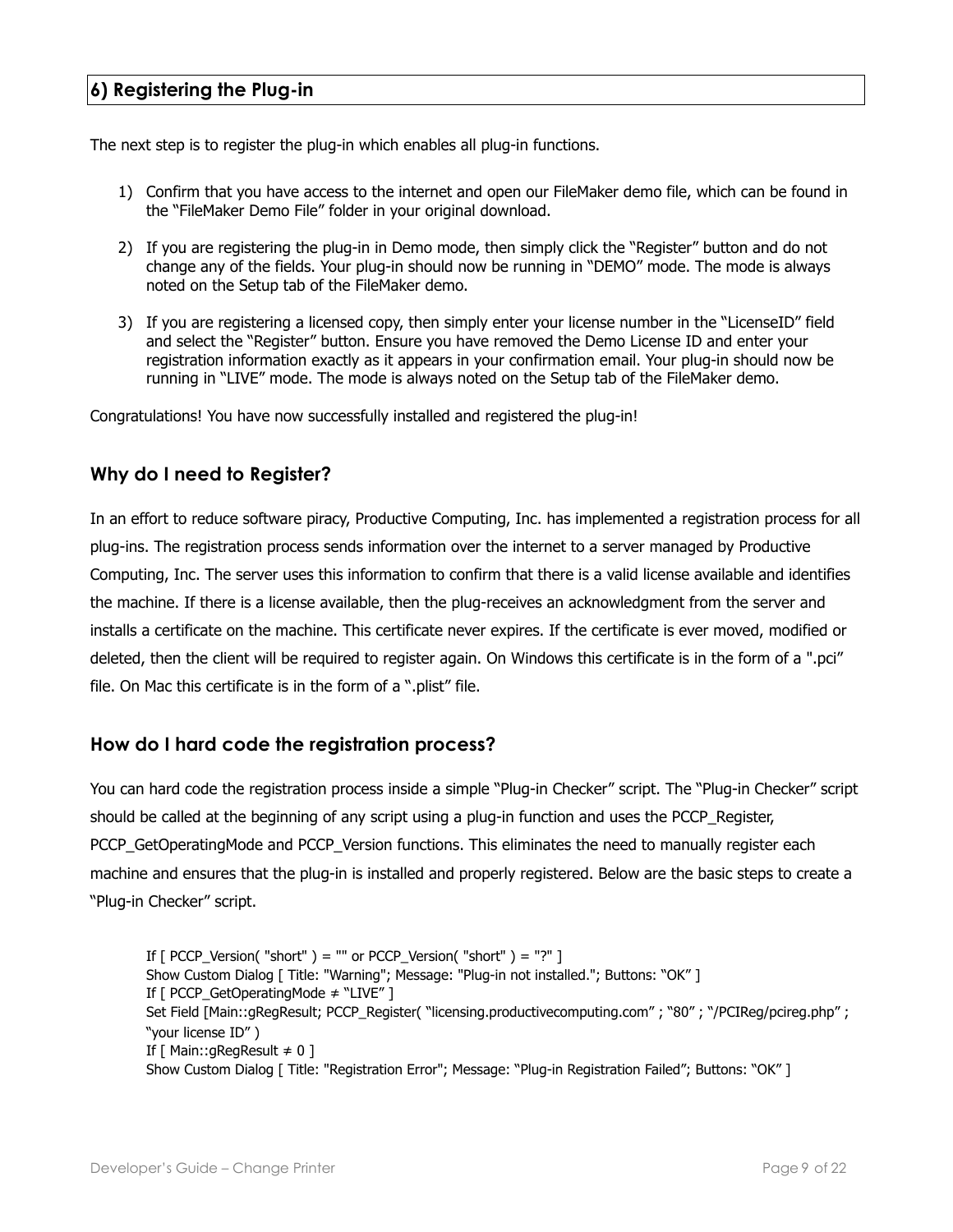#### <span id="page-9-0"></span>**7) FileMaker 16 Plug-in Script Steps**

Newly introduced in FileMaker Pro 16, all plug-ins have been updated to allow a developer to specify plug-in functions as script steps instead of as calculation results. The plug-in script steps function identically to calling a plug-in within a calculation dialog.

In this example, we use the FM Books Connector plug-in's script steps to demonstrate the difference. The same scripting differences would be found for any of the Productive Computing plug-in product lines.

For an example of using plug-in script steps, compare two versions of the same script from the FM Books Connector demo file: Pull Customer\_\_Existing Session.

```
Script 1 - Pull Customer__Existing Session with calculation ("traditional") plug-in scripting:
```

```
Set Error Capture [On]
Allow User Abort [Off]
# It is assumed the session is already opened from the previous script calling this
script.
# Query customers in QB (Request)
Set Variable [$$Result; Value: PCQB RqNew( "CustomerQuery" ; "" )]
Set Variable [$$Result; Value: PCQB RqAddFieldWithValue( "ListID" ;
Main::gCust_ListID )]
If [0 <> PCQB_RqExecute]
      Exit Script [Text Result:PCQB_SGetStatus]
End If
# Pull customer info into FileMaker (Response)
Set Variable [$$Result; Value: PCOB RsOpenFirstRecord]
Set Field [main CUST Customers::ListID; PCQB RsGetFirstFieldValue( "ListID" )]
Set Field [main CUST Customers::FullName; PCQB RsGetFirstFieldValue( "FullName" )]
Set Field [main_CUST_Customers::First Name;
PCQB RsGetFirstFieldValue( "FirstName" )]
Set Field [main_CUST__Customers::Last Name; PCQB_RsGetFirstFieldValue( "LastName" )]
Set Field [main_CUST__Customers::Company; PCQB_RsGetFirstFieldValue( "CompanyName" )]
Set Field [main CUST Customers::Bill Address 1;
PCQB_RsGetFirstFieldValue( "BillAddress::Addr1" )] 
Set Field [main CUST Customers::Bill Address 2;
PCQB_RsGetFirstFieldValue( "BillAddress::Addr2" )]
Set Field [main CUST Customers::Bill Address 3;
PCQB RsGetFirstFieldValue( "BillAddress::Addr3" )]
Set Field [main CUST Customers::Bill Address 4;
PCQB_RsGetFirstFieldValue( "BillAddress::Addr4" )]
Set Field [main CUST Customers::Bill City;
PCQB RsGetFirstFieldValue( "BillAddress::City" )]
Set Field [main_CUST__Customers::Bill_State; 
PCQB_RsGetFirstFieldValue( "BillAddress::State" )]
Set Field [main CUST Customers::Bill Postal Code;
PCQB RsGetFirstFieldValue( "BillAddress::PostalCode" )]
Set Field [main CUST Customers::Phone; PCQB RsGetFirstFieldValue( "Phone" )]
Set Field [main CUST Customers::Email; PCQB RsGetFirstFieldValue( "Email" )]
```
Exit Script [Text Result:0]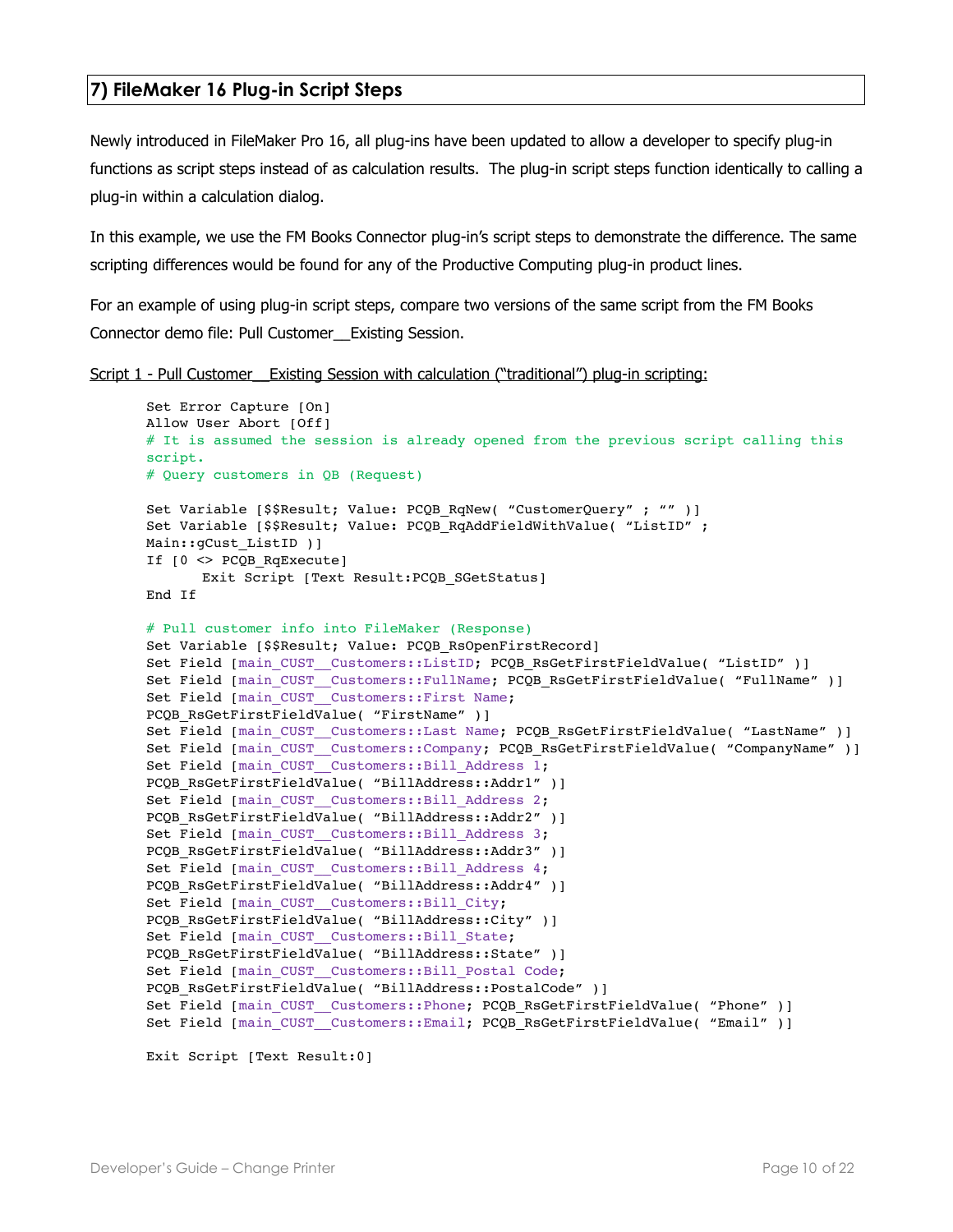```
Set Error Capture [On]
Allow User Abort [Off]
# It is assumed the session is already opened from the previous script calling this
script.
# Query customers in QB (Request)
PCQB RqNew [Select; Results:$$Result; Request Type:"CustomerQuery"]
PCQB RqAddFieldWithValue [Select; Results:$$Result; QB Field Name:"ListID"; Field
Value:Main::gCust_ListID]
PCQB RqExecute [Select; Results: $$Result]
If [$$Result <> 0]
       Exit Script [Text Result: PCQB SGetStatus]
End If
# Pull customer info into FileMaker (Response)
PCQB RsOpenFirstRecord [Select; Results:$$Result]
PCQB_RsGetFirstFieldValue [Select; Results:main_CUST__Customers::ListID; Field 
Name:"ListID"] 
PCQB_RsGetFirstFieldValue [Select; Results:main_CUST__Customers::FullName;
FieldName:"FullName"]
PCQB RsGetFirstFieldValue [Select; Results:main CUST__Customers::First Name; Field
Name:" FirstName"]
PCQB_RsGetFirstFieldValue [Select; Results:main_CUST__Customers::Last Name; Field 
Name:" LastName"]
PCQB RsGetFirstFieldValue [Select; Results:main CUST_Customers::Company; Field
Name:" CompanyName"]
PCQB RsGetFirstFieldValue [Select; Results:main CUST_Customers::Bill Address 1;
Field Name:" BillAddress::Addr1"]
PCQB RsGetFirstFieldValue [Select; Results:main_CUST__Customers::Bill_Address 2;
Field Name:" BillAddress::Addr2"]
PCQB RsGetFirstFieldValue [Select; Results:main CUST_Customers::Bill Address 3;
Field Name:" BillAddress::Addr3"]
PCQB RsGetFirstFieldValue [Select; Results:main CUST_Customers::Bill Address 4;
Field Name:" BillAddress::Addr4"]
PCQB_RsGetFirstFieldValue [Select; Results:main_CUST__Customers::Bill_City; Field 
Name:" BillAddress::City"]
PCQB RsGetFirstFieldValue [Select; Results:main CUST_Customers::Bill State; Field
Name:" BillAddress::State"]
PCQB RsGetFirstFieldValue [Select; Results:main CUST__Customers::Bill_Postal Code;
Field Name:" BillAddress::PostalCode"]
PCQB_RsGetFirstFieldValue [Select; Results:main_CUST__Customers::Phone; Field 
Name:"Phone"]
PCQB RsGetFirstFieldValue [Select; Results:main CUST__Customers::Email; Field
Name:"Email"]
Exit Script [Text Result:0]
```
Using script steps instead of the more traditional methods can make scripting within a solution more direct, as well as help with data entry validation. Some functions accept calculation-style input, while others accept a Boolean "true" or "false" option, and others employ a drop-down list for the developer to choose an option from. As stated earlier, the functionality of the plug-in script step is identical to its functionality as a calculation function; PCQB\_RsOpenFirstRecord as a script step will still open the first record in the response, and store the value in the \$\$Result global variable (as seen in Script 2), just the same as the Set Variable script step calls PCQB RsOpenFirstRecord (which opens the first response record) and stores the result in the \$\$Result variable.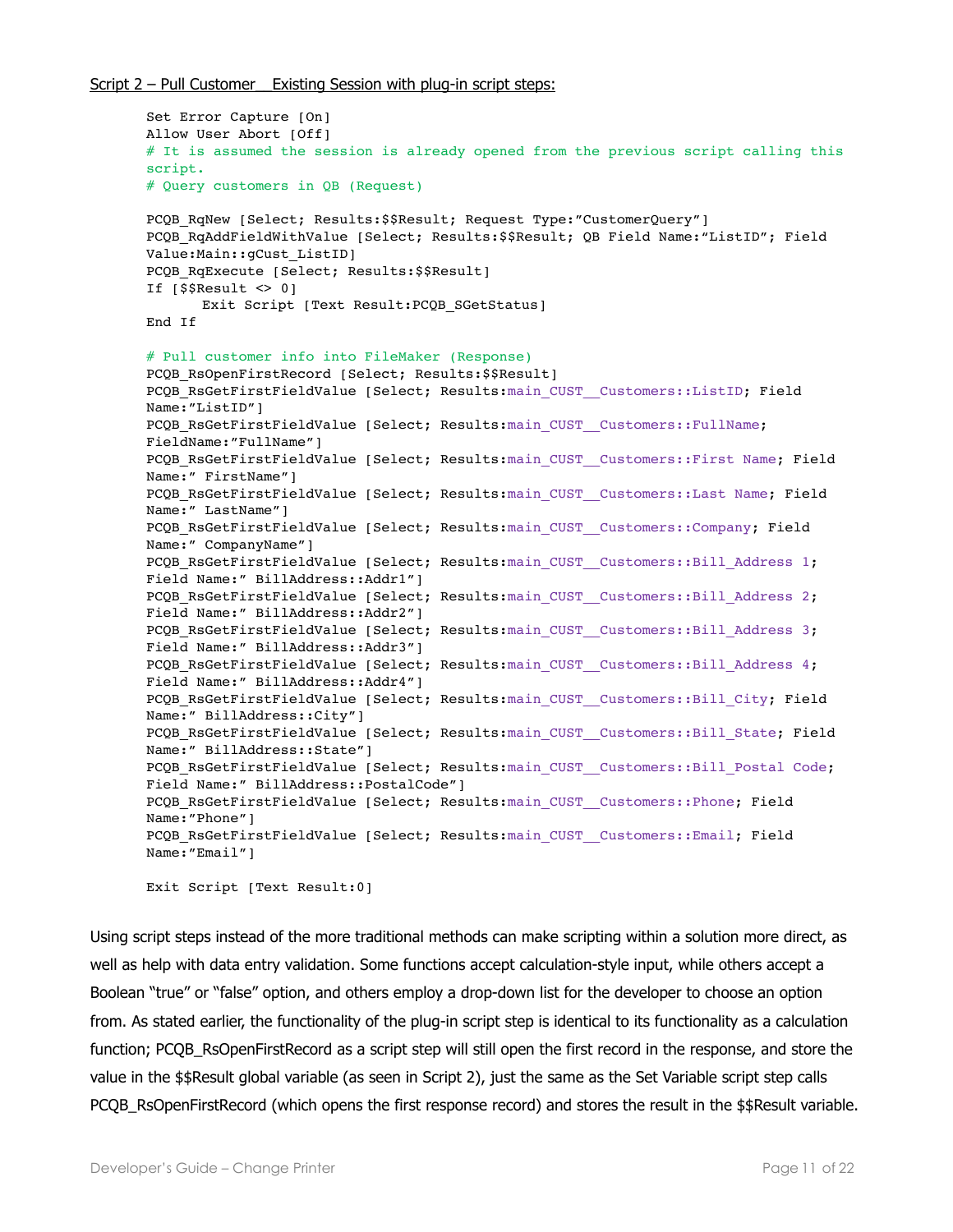For all Productive Computing, Inc., plug-ins that provide plug-in script step functionality, calculation functions will still be provided for use in development. This is to ensure that scripts already integrated with any of our plug-ins will still be viable and functional, and the developer now has the option to utilize the plug-in script steps at their discretion.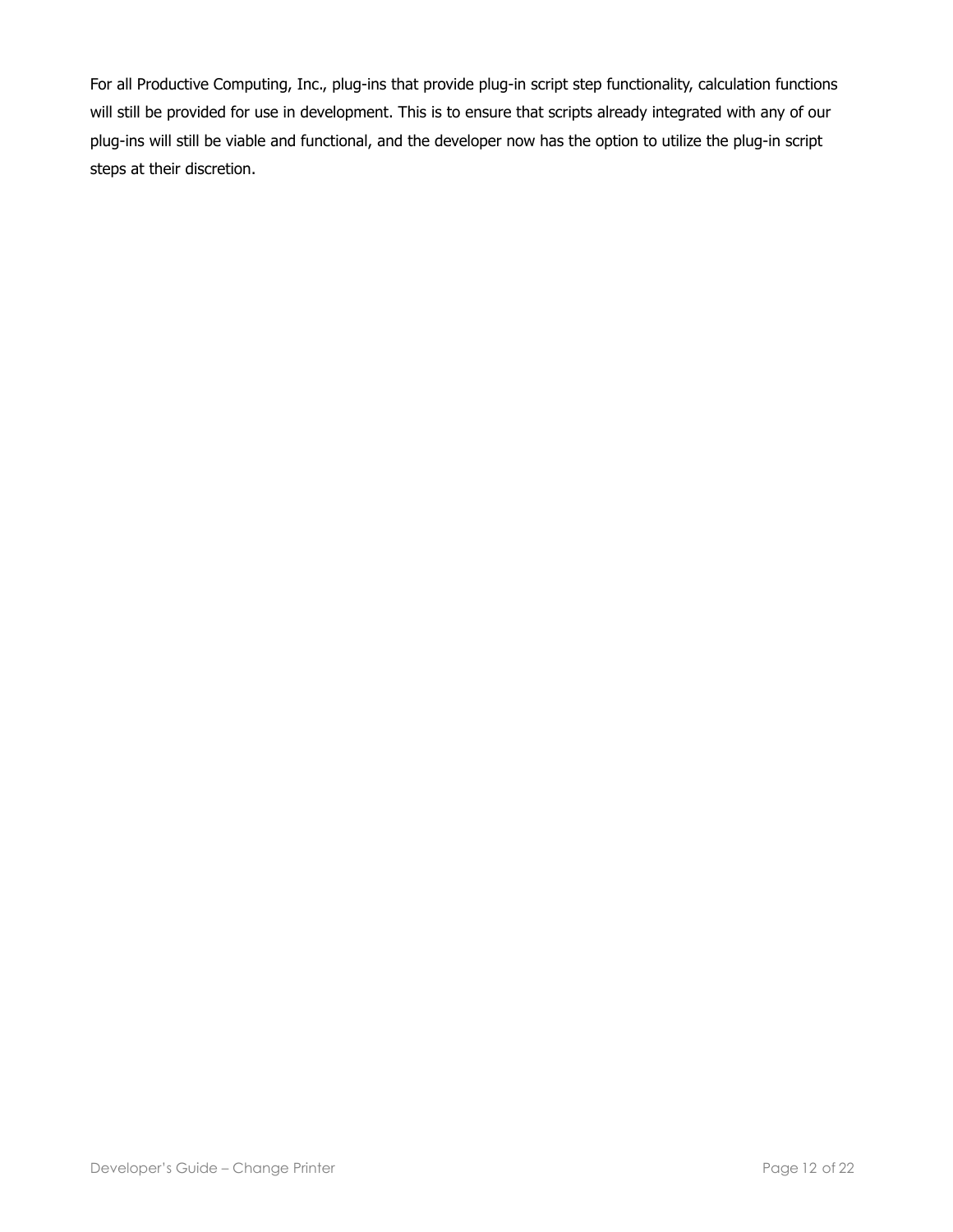#### <span id="page-12-0"></span>**8) Changing Printers**

The PCCP ChangePrinter( PrinterName ; optShowDlg ; optPause ; optCopies ; optSource ; optOrientation ; optPageSize ; optRecordSet ) function is used to change the name of the printer in FileMaker to which the print job is sent and set optional attributes. The function has eight parameters. The first parameter "PrinterName" is the name of the desired printer. The second parameter "optShowDlg" tells the plug-in to either initiate the print job automatically, or allow the user to initiate the print job. The third parameter "optPause" allows the print dialog to be displayed for the desired number of milliseconds. The fourth parameter "optCopies" determines the number of copies the job will print. The fifth parameter "optSource" determines which source tray the paper will come from on the printer. The sixth parameter "optOrientation" determines the orientation of the page that prints and is only applicable on a Windows machine as on a Mac you can use the FileMaker "Print Setup" script step to select the orientation. The seventh parameter "optPagesize" determines what size paper the printer should print with. The eighth parameter "optRecordSet" determines whether the print job will be printing the records being browsed or the currently opened record. All parameters are explained in further details in the "Functions Guide."

The plug-in requires that the print dialog be initially displayed, as when called by the Print[] script step. The plug-in will "Grab" the print dialog and make the requested changes. If the "optShowDlg" parameter is set to "1", the plug-in will allow the user to initiate the print job by clicking "OK". If the "optShowDlg" parameter is set to "0", the plug-in will "click" OK for the user, thus initiating the print job itself.

The PCCP\_ChangePrinter function is used in conjunction with FileMaker's Print[] script step. Immediately after calling the PCCP\_ChangePrinter function a subsequent call to FileMaker's Print[] script step should be called.

Before calling the PCCP ChangePrinter function it is recommended that you obtain a list of all printers available. The PCCP GetPrinterAt( index ) function returns the name of a printer located in the systems internal list of printers. The value returned by the function is valid to use with the PCCP\_ChangePrinter function.

The easiest way to describe how to use these functions to change printers and get valid printer names is to show some example scripts for different scenarios.

In the example scripts below these assumptions are made:

- A layout named 'Printable Layout' exists in the FileMaker solution
- There is a table named 'Main' with a global variable named 'gResult'
- There is a table named 'Printers' with a field named 'Names'
- One of the names returned by PCCP\_GetPrinterAt is "\\Brother on DC1"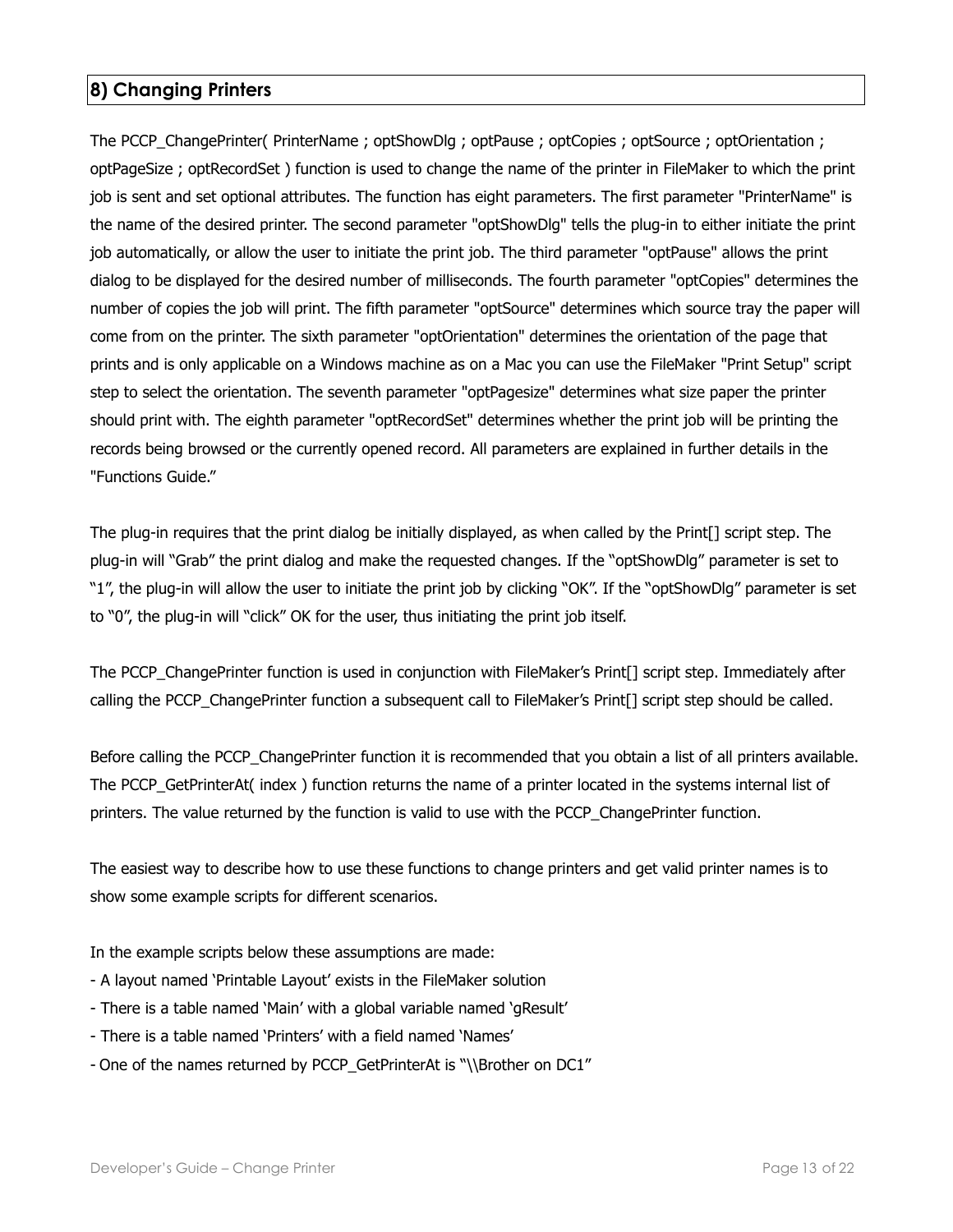#### <span id="page-13-0"></span>**9) Get Valid Printer Names**

The first step with any scenario is to decide to which printer you wish to print. The valid names of available printers can be retrieved with the PCCP\_GetPrinterAt( index ) function. This function is used to determine the exact name of a printer as it will be used in the PCCP\_ChangePrinter function. To demonstrate using the function the following example script iterates through all of the printers on the local machine and grabs the appropriate name. Each name is stored in its own record in a "Printers" table.

```
### 
Go To Layout[ Printers ] 
Show All Records 
Delete All Records[ No Dialog ] 
Set Field[ Printers::Counter ; 1 ]
Loop 
   New Record 
  Set Field[ Printers::Name ; PCCP_GetPrinterAt( Printers::Counter ) ]
  Exit Loop If \lceil Left( Name ; 9 ) = "!!ERROR!!" \rceil //there are no more printers
  Set Field [ Printers:: Counter ; Printers:: Counter + 1 ]
End Loop 
#remove the last record as it does not hold a printer name 
Delete Record<sub>[</sub> No Dialog ]
###
```
Each record in the Printers table now holds a valid name for a printer. Any of these names can be used in the PCCP\_ChangePrinter function call.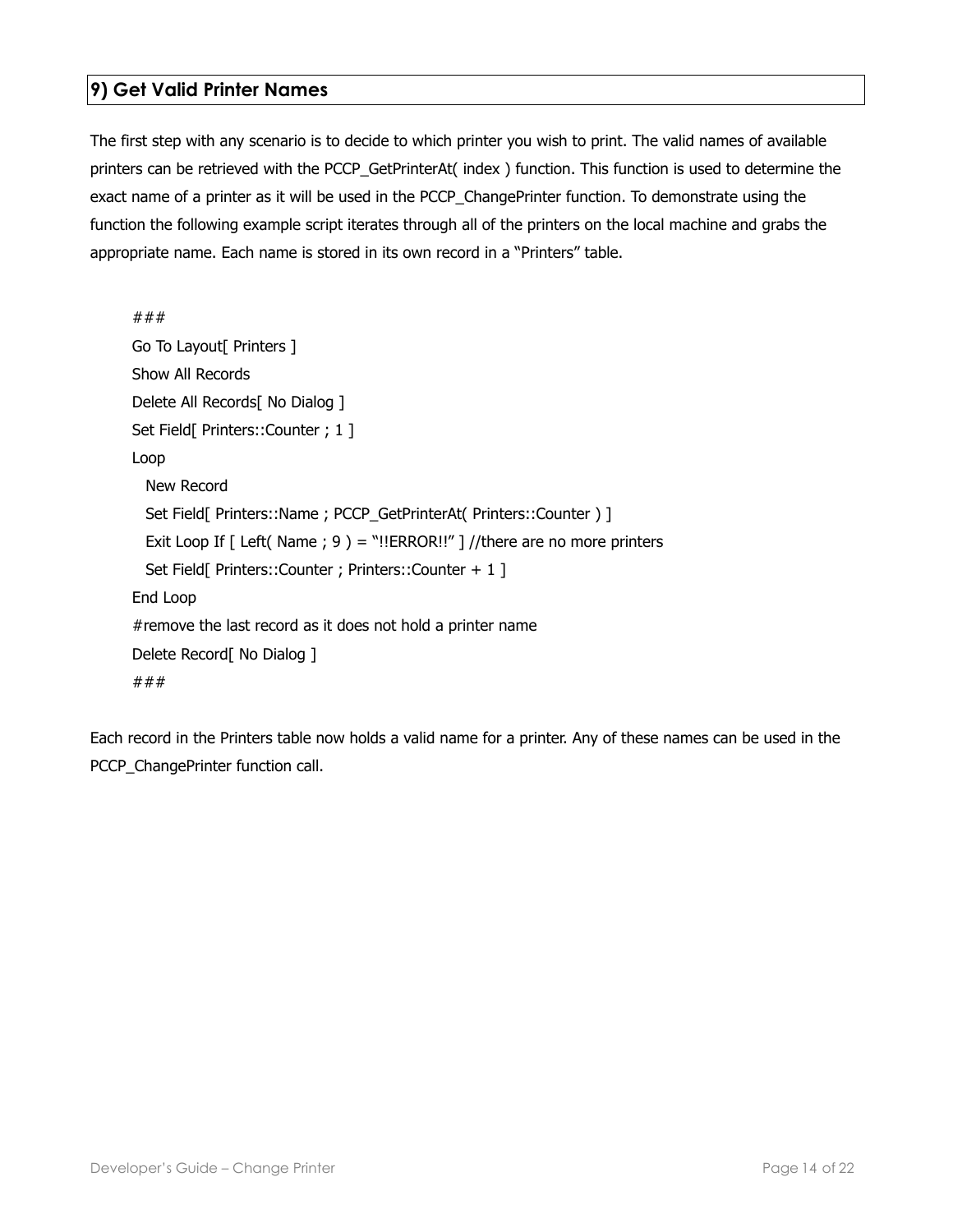#### <span id="page-14-0"></span>**10) Automatic Printing**

You have the option of printing automatically without requiring user interaction to press "OK" in the print dialog screen. This is accomplished by omitting the second parameter in the ChangePrinter function or by passing "False" or 0 as the second parameter. This can be written one of the following four ways:

a. PCCP ChangePrinter( "\\Brother on DC1" )

b. PCCP ChangePrinter( "\\Brother on DC1" ; "" )

c. PCCP\_ChangePrinter( "\\Brother on DC1" ; "False" )

d. PCCP\_ChangePrinter( "\\Brother on DC1" ; "0").

#### **Please note that although the function "presses" the print button before quitting, the user will briefly see the print dialog displayed by FileMaker.**

In the following example script below the first step navigates to the proper layout. The next step then sets the desired printer. Then we finally print the document. The plug-in will dismiss the print dialog as soon as the printer has been properly changed and automatically print the document o the desired printer without user interaction.

### Got To Layout[ "Printable Layout" (Main) ] Set Field[ Main::gResult ; PCCP ChangePrinter( "\\Brother on DC1" ) ] Print[] Go To Layout[ original layout ] ###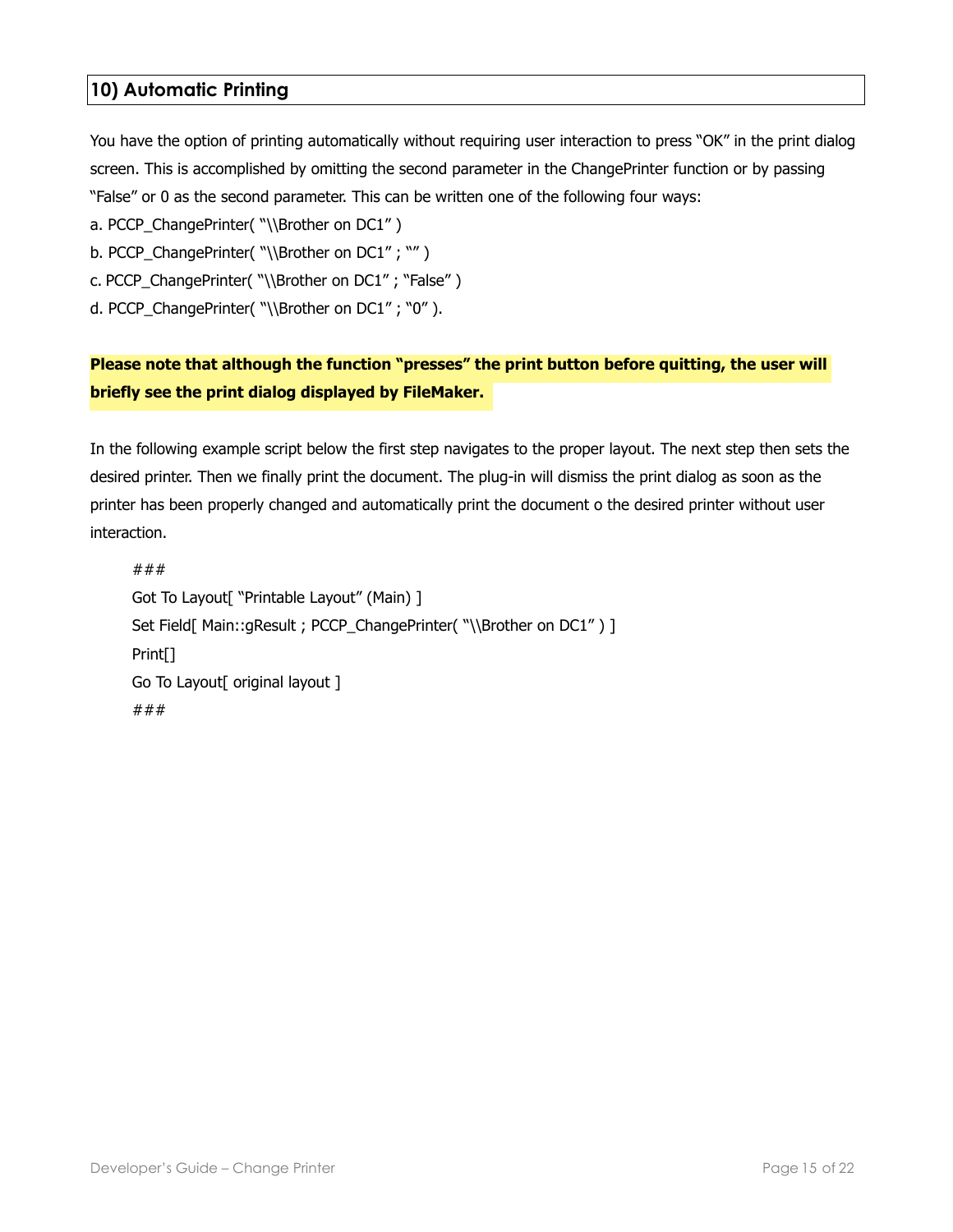#### <span id="page-15-0"></span>**11) Automatic Printer Selection Without Printing**

You also have the option of selecting the printer without printing. This will require user interaction to press "OK" in the print dialog screen. This is accomplished by passing "True" or 1 as the second parameter in the ChangePrinter function. This is written the following way: PCCP\_ChangePrinter( "\\Brother on DC1" ; "True" ) or PCCP\_ChangePrinter( "\\Brother on DC1" ; "1" ). The function quits after setting the printer name.

This proves desirable when your want to select the printer for the end user, but want the end user to actually select "OK" to send the print job to the printer. **In the following example script we add a second parameter to the PCCP\_ChangePrinter function which tells the plug-in to only select the proper printer but does not dismiss the dialog.** This lets the end user make any other adjustments to the job before sending it to the printer.

###

Got To Layout[ "Printable Layout" (Main) ] #pass a boolean 'true' value (True or 1) in the second parameter # This leaves the Print dialog on the monitor SetField[ Main::gResult ; PCCP\_ChangePrinter( "\\Brother on DC1" ; 1 ) ] Print[] Go To Layout<sup>[</sup> original layout ] ###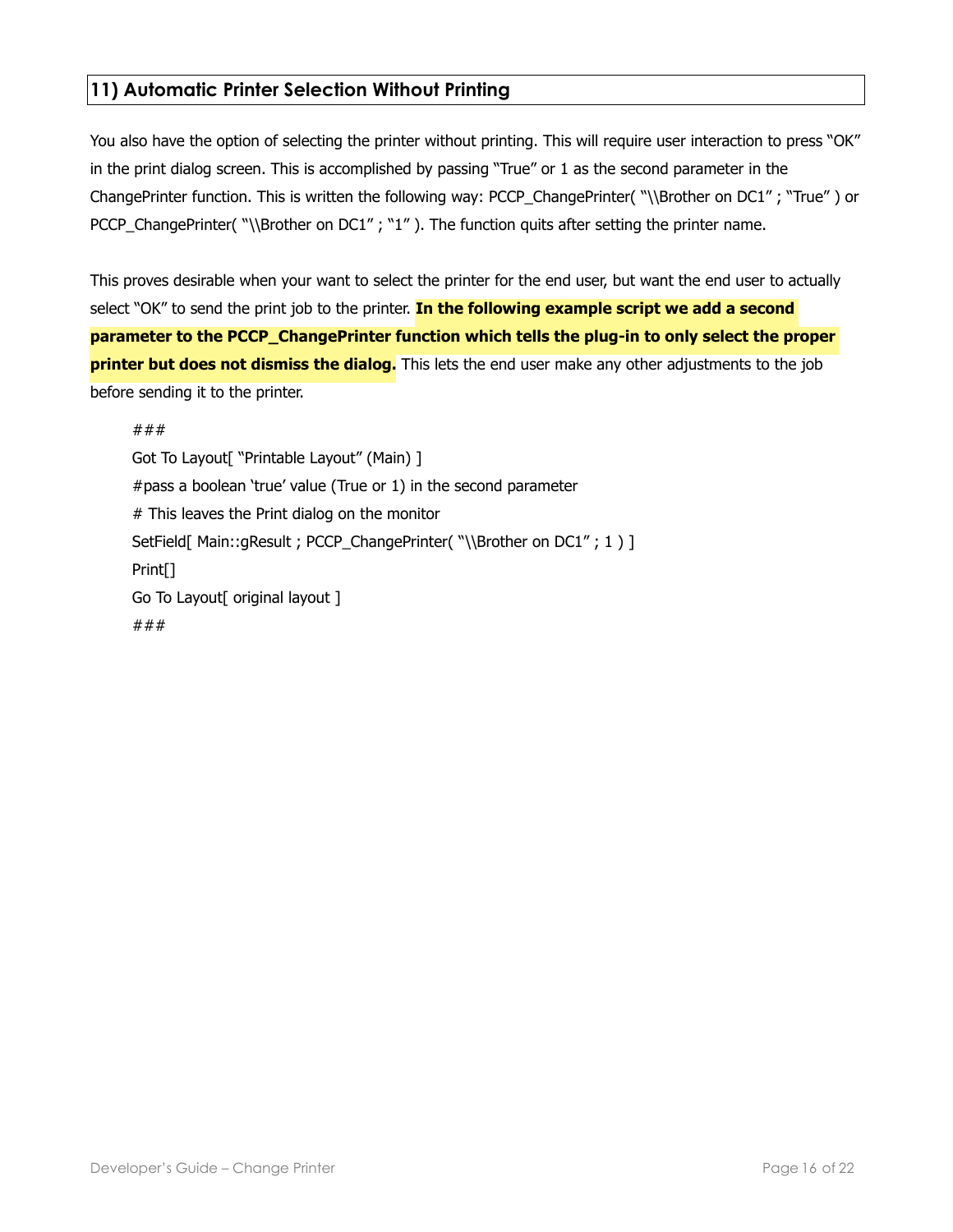#### <span id="page-16-0"></span>**12) Optional Printing Parameters or Attributes**

You also have the option of setting optional parameters giving you more flexibility over the various printing attributes. The PCCP\_ChangePrinter( PrinterName ; optShowDlg ; optPause ; optCopies ; optSource ; optOrientation ) function now offers parameters to add a pause into the print job, select the number of copies to print, select the source paper tray and determine the orientation of the page. Let's briefly explore these parameters and for a complete detailed explanation see the "Functions Guide."

**optPause** sets the desired number of milliseconds to pause the print dialog before the print job proceeds. **optCopies** determines the number of copies the job will print.

**optSource** determines which source tray the paper will come from on the printer.

**optOrientation** determines the orientation of the page that prints and is only applicable on a Windows machine as on a Mac you can use the FileMaker "PrintSetup" script step to select the orientation.

**optPageSize** determines the page size to format the print page to.

**optRecordSet** determines the set of records to print, such as all records in the found set or just the current record.

For example: PCCP ChangePrinter( "\\Brother on DC1" ; 0 ; 1000 ; 3 ; "Tray 1" ; 0 ) or PCCP\_ChangePrinter( "\\Brother on DC1" ; 1 ; "" ; 5 ; "Tray 2" ; 1 )

When setting up the scripting to handle the changing of printers, it may be efficient to omit or leave certain parameters blank. By "blanking" a parameter, the plug-in will use the settings as defined by the Print[] script step. For example, if the Print[] script step is defined to use the page size "A4" and the page source "Tray 1", then the Change Printer function call could be written as such:

Set Field [ someTable::someField ; PCCP\_ChangePrinter( \$printerName ; \$showDlg ; \$pauseTime ; \$numCopies ; "" ; \$orientation ; "" ) ]

In this case, the script would define the values for the printer name, the option to show the print dialog and how long to pause and display the dialog, the number of copies, and the orientation of the page, but default to Print[]'s definitions of "Tray 1" for the page source and "A4" for the page size.

Additionally, parameters can be omitted to achieve the same effect. Using the above example, if \$orientation is also desired to be set to the Print[] default, the function call can be written as such:

Set Field[ someTable::someField ; PCCP\_ChangePrinter( \$printerName ; \$showDlg ; \$pauseTime ; \$numCopies )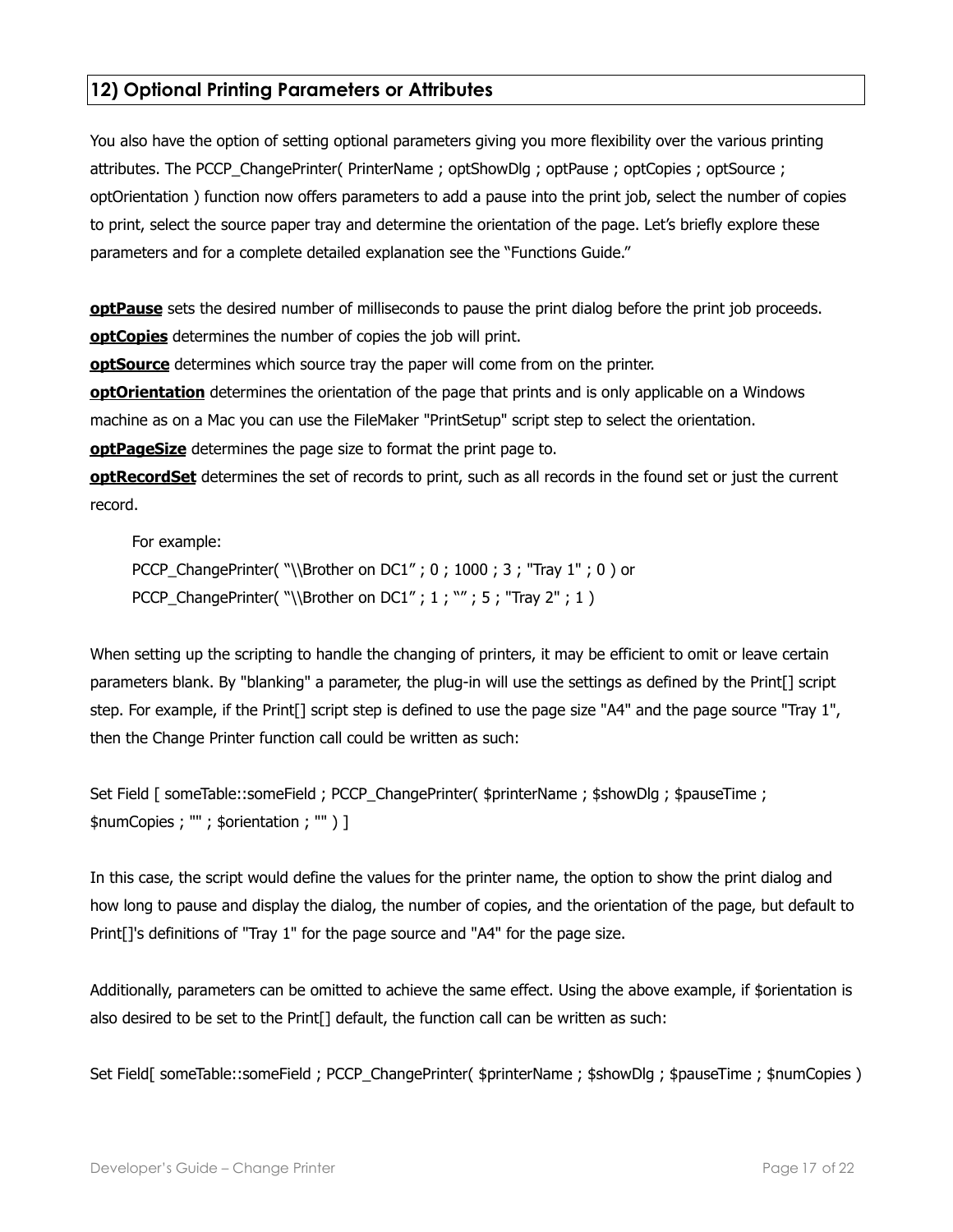Note that parameters can be omitted only from the end of the parameter list; if a parameter is to be omitted that has another parameter after it (i.e. omitting optSource and defining optPageSize), the following parameter must be omitted, or the first parameter must be defined as "".

Please see the "Functions Guide" under the PCCP\_ChangePrinter function for further examples and clarification.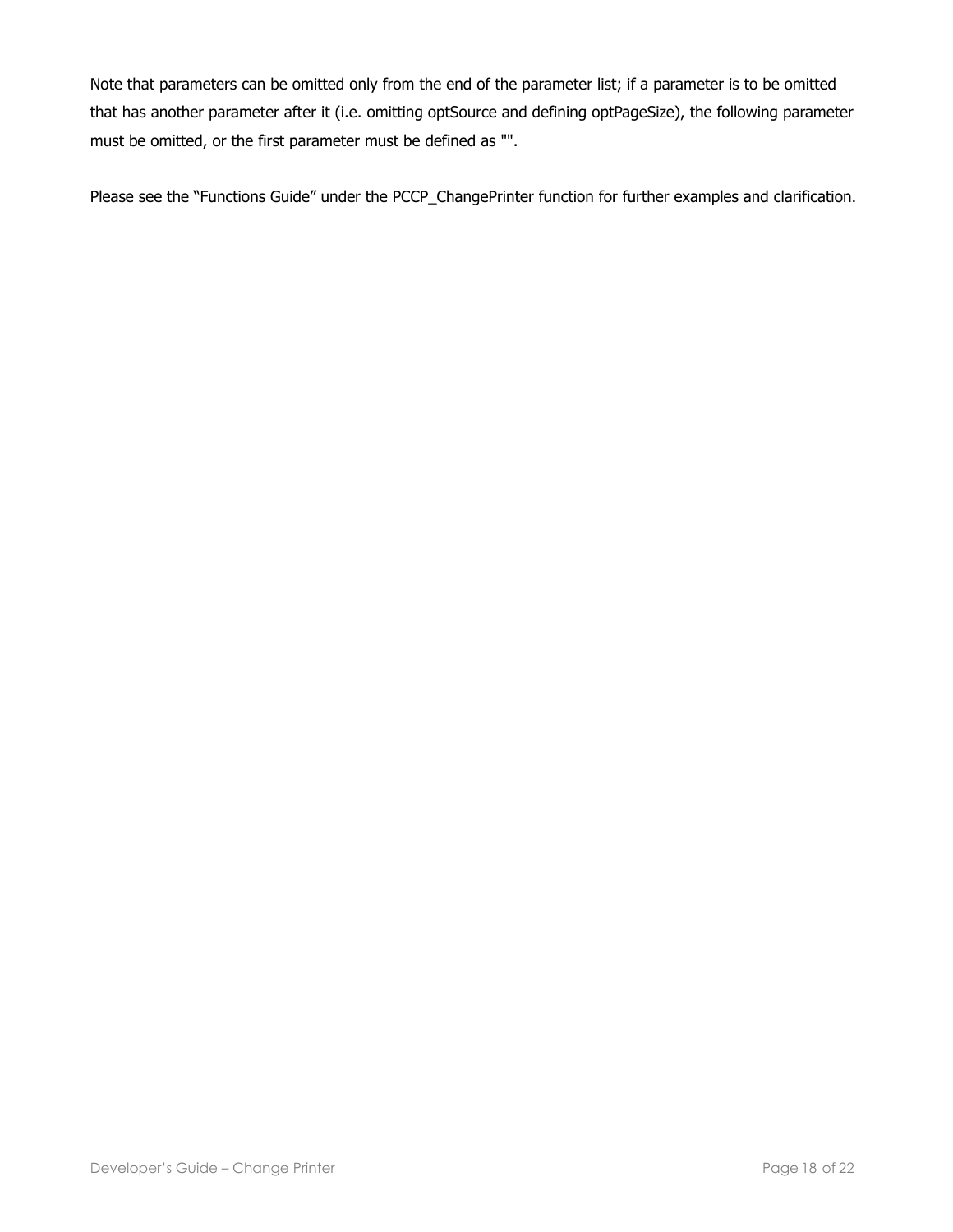#### <span id="page-18-0"></span>**13) Get or Set System Printer**

You also have the option of getting or selecting the default system printer. This is accomplished using either the PCCP\_GetSystemPrinter or PCCP\_SetSystemPrinter functions.

We recommend reading the "Functions Guide" in order to realize the full potential of the plug-in functions. If there is missing functionality that you would like to have in the plug-in, please feel free to e-mail a request to [support@productivecomputing.com](mailto:support@productivecomputing.co).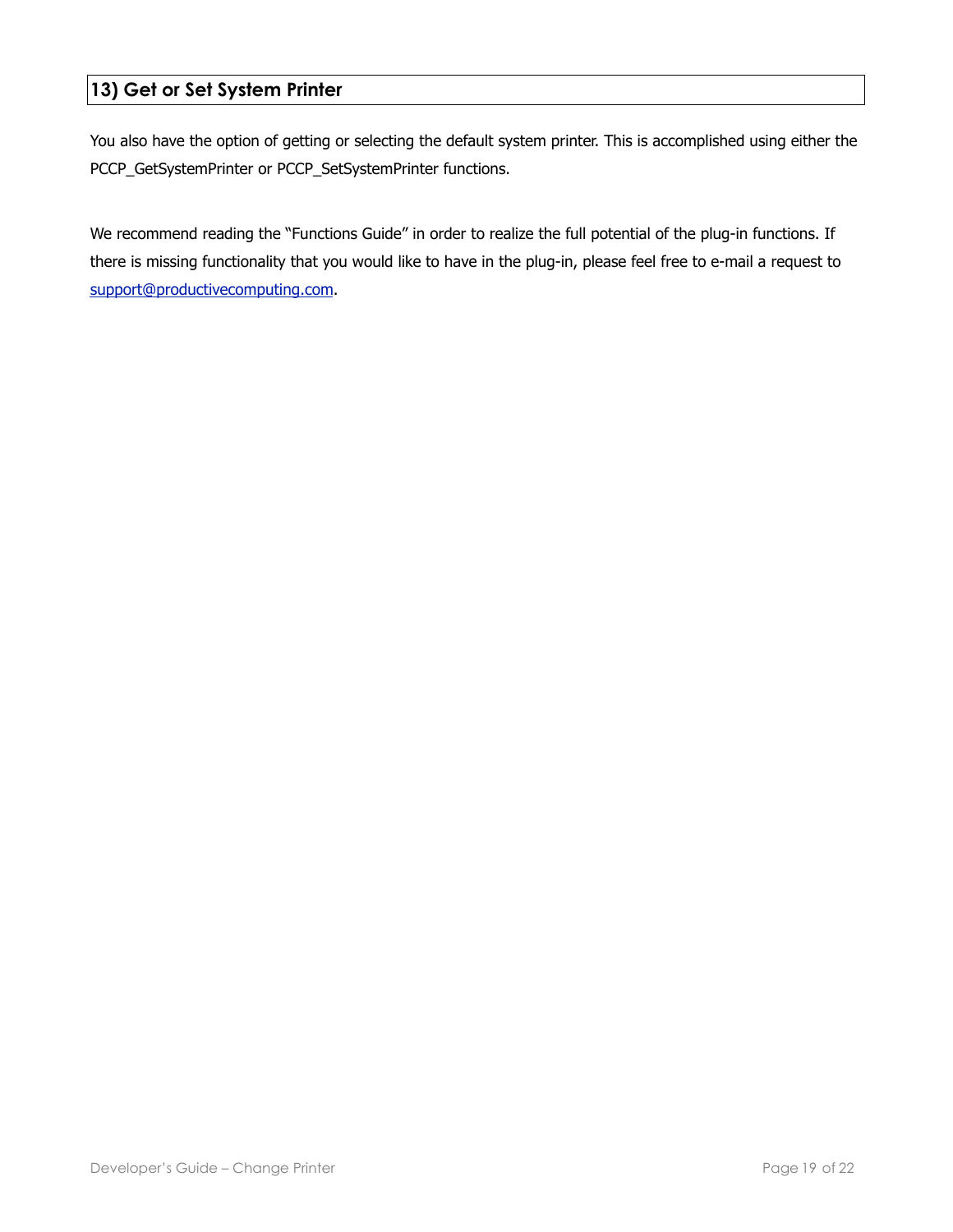## <span id="page-19-0"></span>**Plug-in Installation - FileMaker Error 1550**

When attempting to install the plug-in, FileMaker may return an error 1550, which is defined as "Unable to install plug-in". The most common case is that the system lacks the required dependencies in order to run the plug-in.

To resolve the error, there is a download link in the bundle for the plug-in that points the Visual C++ 2013 Redistributable Package, available from Microsoft's support website. Save the installer file and run it on your machine. This should add the required dependencies into your environment. Once the installer is finished, reopen FileMaker, and you should see a splash screen upon initialization.

## **Behavior Issue with Multiple FileMaker Sessions in Yosemite**

Reliable results for print switching requires that only one version of FileMaker is running in the environment.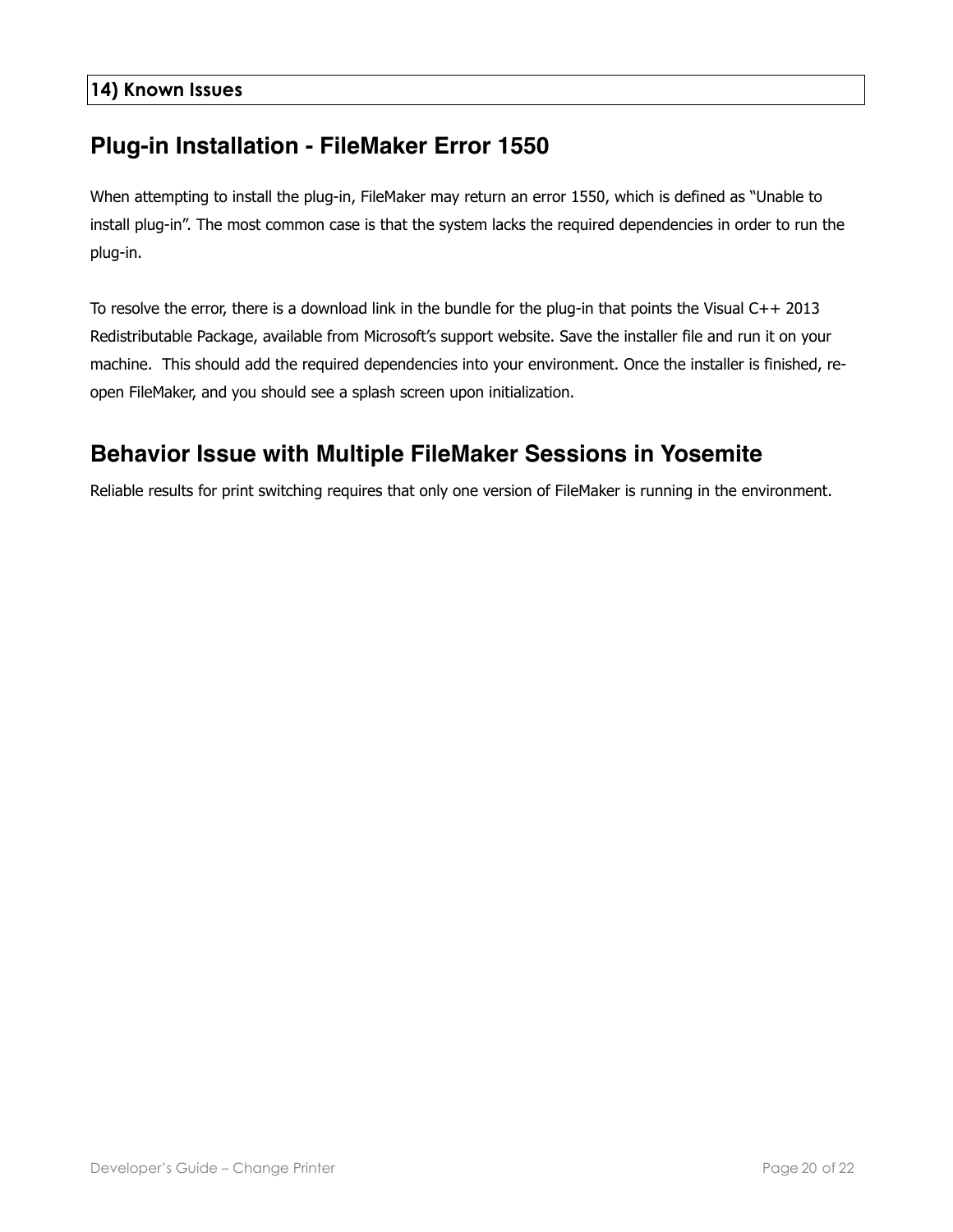#### <span id="page-20-0"></span>**III. Error Handling**

When something unexpected happens, a plug-in function will return a result of !!ERROR!!. This makes it simple to check for errors. If a plug-in function returns !!ERROR!!, then immediately after call PCCP\_GetLastError( Type ) function for a detailed description of what the exact error was.

We find that most developers run into issues due to a lack of error trapping. Please ensure that you properly trap for errors in your solutions. Here are a few samples of how you can check for errors. Set Variable  $\lceil$  \$result = MyPluginFunction( "a"; "b"; "c")  $\rceil$ If  $\lceil$  \$result = !!ERROR!!  $\rceil$ Show Custom Dialog [ "An error occurred: " & PCCP\_GetLastError ] End If

The PCCP\_GetLastError( format ) function gives you the option to display the error description or error number. Displaying the error number is more user friendly in international environments, where an English error description may not be desired. If the format parameter is set to "Number" such as PCCP\_GetLastError ( "Number" ), then an error number will be returned. If format parameter is empty such as PCCP\_GetLastError or PCCP\_GetLastError( "" ), then an English error description will be returned.

Please find a list of return codes and descriptions below for your reference.

| <b>Error Number</b> | <b>Error Text</b>                         |
|---------------------|-------------------------------------------|
| -1                  | Plug-in not registered or session expired |
| $-3$                | Invalid # of Parameters                   |
| -4                  | Invalid Parameter value(s)                |
| $-10$               | Failed Registration                       |
| $-5000$             | Specified printer not found               |
| $-5001$             | Index out of bounds                       |
| $-5002$             | Unable to get system printer              |
| $-5003$             | Still waiting for last call to finish     |
| $-5004$             | No printers listed                        |
| $-5005$             | Unable to set system printer              |